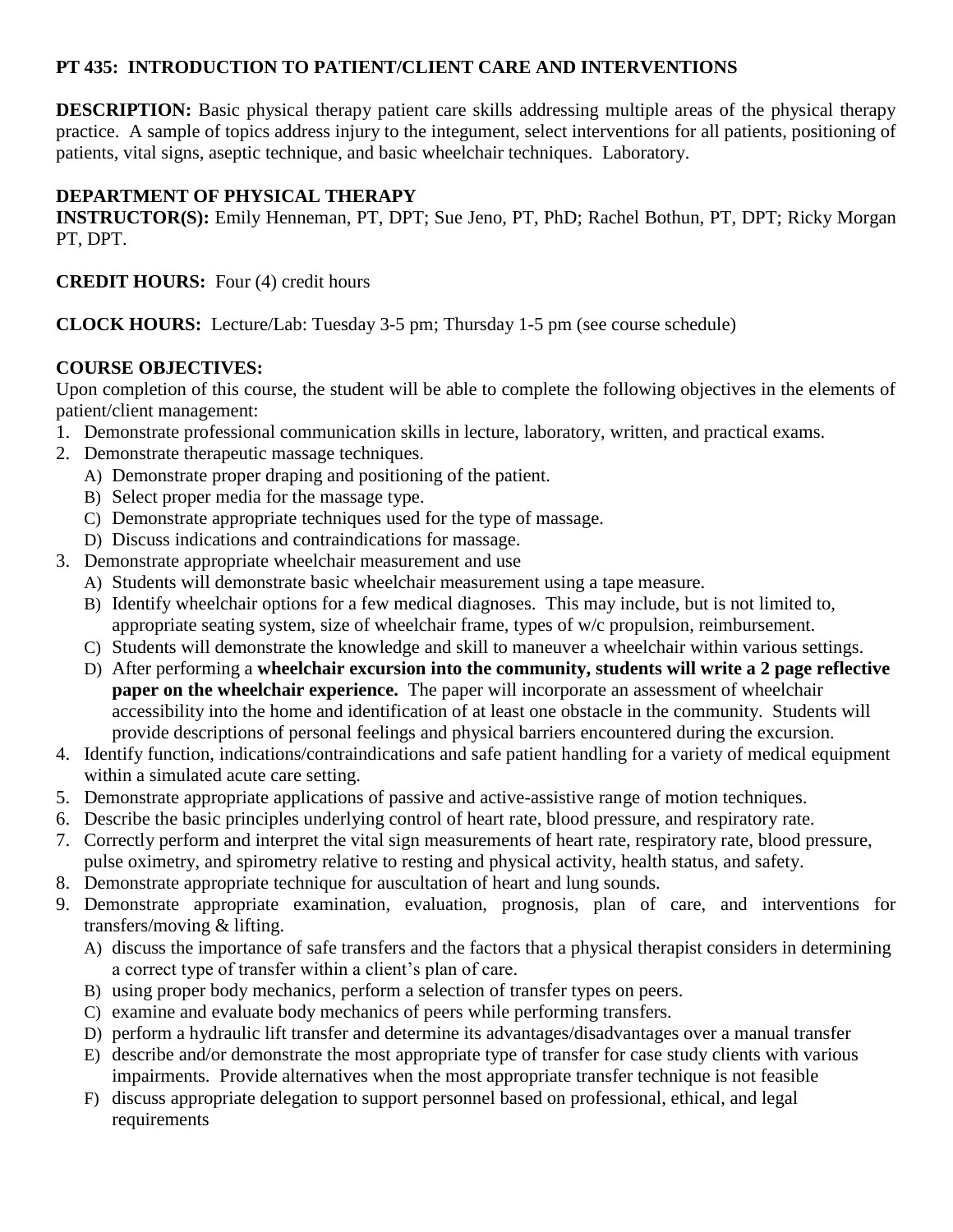- 10. Demonstrate appropriate examination, evaluation, prognosis, plan of care, and intervention for assistive gait activities. The student will demonstrate this objective by:
	- A) identifying various ambulation aides and discuss the advantages/disadvantages of each within the clients specific plan of care
	- B) demonstrate the ability to measure a client for ambulation aides
	- C) prescribing an appropriate gait pattern and assistive device for client/patient scenarios
	- D) discussing examination & evaluation of client's self-care and home management
	- E) demonstrate proper technique for assisted ambulation
	- F) demonstrate the ability to instruct clients/patients in proper gait patterns as well as use of ambulation aides for gait and transfers.
	- G) demonstrating the ability to examine and evaluate body mechanics of the client and PT
	- H) modifying interventions based on progress toward attainment of goals and outcomes.
- 11. Demonstrate knowledge of microbial transmission, infectious processes, and aseptic technique. To demonstrate this ability, the student will be able to:
	- A) define bloodborne pathogens, infectious transmission, and specific disease(s) related to bloodborne pathogens
	- B) define sepsis and asepsis, and describe the infection process
	- C) discuss the difference between clean and sterile
	- D) correctly utilize a sterile tray, personal protective equipment (PPE), and clean and/or sterile supplies during simulated PT intervention(s)
- 12. Demonstrate knowledge of various types of isolation procedures. To demonstrate this ability, the student will be able to:
	- A) discuss standard precautions, identify when the procedures are utilized, and demonstrate appropriate procedures
	- B) demonstrate the proper entrance and exit procedures for strict isolation and for working with an immunocompromised client
	- C) understand and display a knowledge of contact, airborne, and droplet isolation including specific disease examples for each level of protection and personal protective equipment
- 13. Discuss preferred practice patterns for prevention/risk factor reduction and impaired integrity of the integumentary system based on clinical decision making, research, ethical, legal, and professional standards.
	- A) discuss and implement prevention/risk factor reduction within a comprehensive plan of care
	- B) identify and classify wounds when presented with written or visual examples
	- C) discuss and demonstrate wound examination and evaluation
	- D) determine various modalities most appropriate for wound cleansing and intervention
	- E) discuss and identify appropriate wound dressing options
	- F) discuss the role of CPM, orthopedic traction, specialized beds, and wheelchair cushions in the management of wounds and surgical procedures
- 14. Perform an examination and evaluation of the integumentary system to determine appropriate physical therapy diagnosis and intervention including:
	- A) description of gross anatomical components and relationships along with cellular function as they relate to the examination, evaluation, diagnosis, and prognosis of the client
	- B) description of cellular response to injury and associated inflammation, repair, and regeneration; including interventions/factors which augment or attenuate healing
	- C) performing specific techniques of circulatory special tests, observation, wound measurement, and wound staging
	- D) ability to identify conditions of the integumentary system amenable to physical therapy intervention based upon the client's current health status.
	- E) description of medical and surgical interventions used to manage pathological conditions of the integumentary system
	- F) describe indications and contraindications of interventions for the management of wounds and ulcers by physical therapists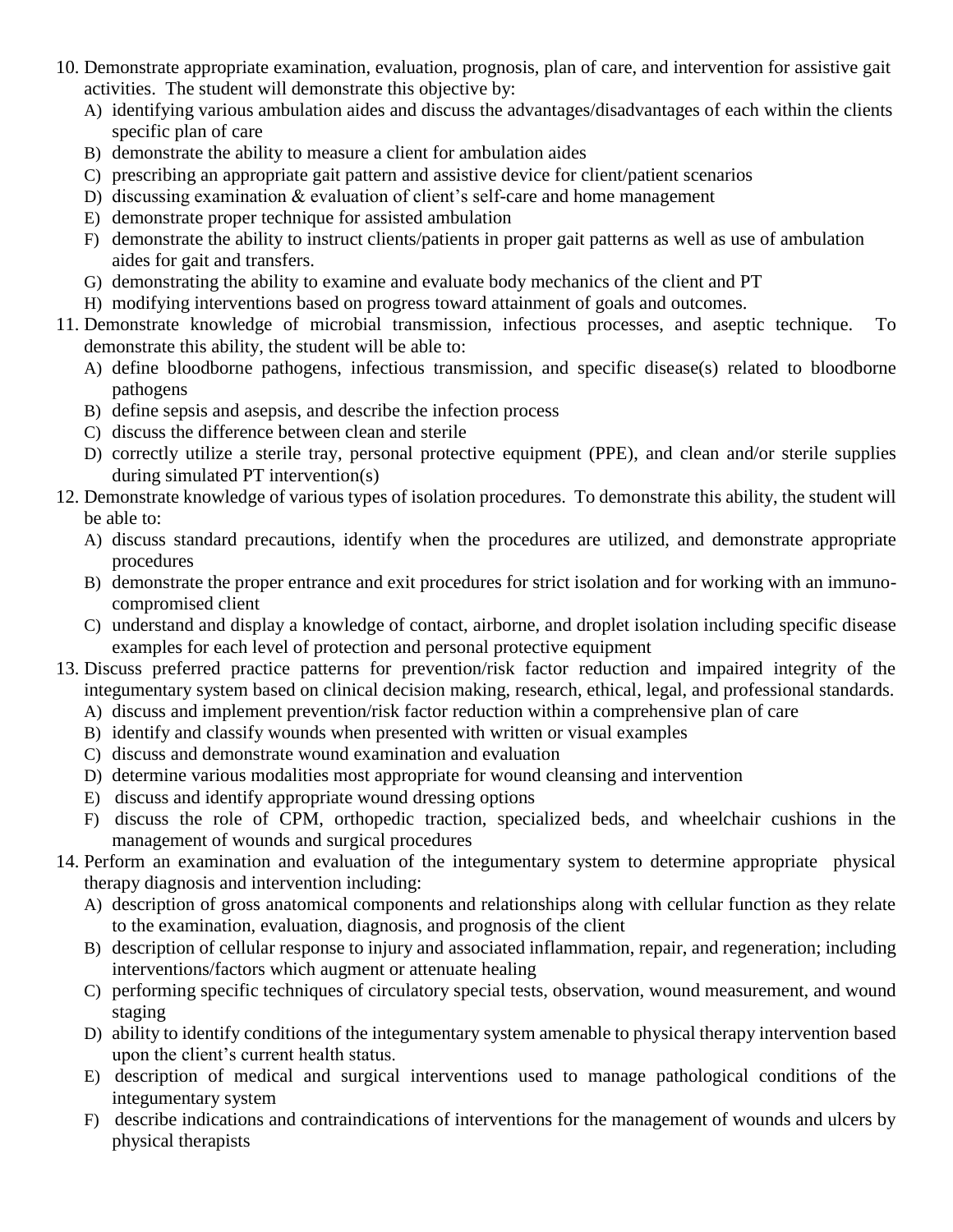- 15. Determine appropriate physical therapy diagnosis, prognosis, intervention, and outcomes regarding purpose and functions of bandages and other forms of support for the integumentary and musculoskeletal systems based on examination and evaluation findings. Including:
	- A) demonstrate appropriate basic bandaging based on a clinically relevant problem.
	- B) safe and effective plan of care developed with client goals and outcomes within available resources and expected time constraints.
- 16. Describe and demonstrate appropriate acute care examination, evaluation, prognosis, diagnosis, intervention, and expected outcomes for postoperative limb amputation in preparation for prosthesis. To demonstrate this ability the student will be able to:
	- A) discuss appropriate examination and evaluation testing.
	- B) discuss underlying primary or secondary systems pathology in relation to prognosis and outcomes.
	- C) discuss the various postoperative dressings available to influence residual limb shaping
	- D) discuss & demonstrate proper positioning of the client and residual limb to prevent joint restrictions which may adversely affect prosthesis fitting and use
	- E) demonstrate proper wrapping of the residual limb to provide the best shape of the residual limb for prosthetic fitting
- 17. Identify medical emergencies and basic emergency first aid and lifesaving techniques. To demonstrate this ability, the student will be able to:
	- A) describe what constitutes a medical emergency
	- B) discuss cardiopulmonary resuscitation (CPR) skills applied to respiratory and circulatory emergencies
	- C) discuss the need for hospital emergency planning and demonstrate knowledge of procedures for notification of proper personnel and documentation

# **COURSE PREREQUISITES:**

Registered in Professional Physical Therapy curriculum.

**TEACHING METHODS AND CURRICULUM PRACTICE MODEL:** Teaching methods in this course include lecture, laboratory, case scenario, and use of reflection. The above objectives contribute to the Practice Model Components of Basic Science; Patient/Client Care: Screening/Evaluation/Progression/Discharge; Patient/Client Care: Physical Therapy Intervention; and Communication. Also addressed are the Components of Specialty Areas/Clientele and the Continuum of Care.

# **METHODS FOR EVALUATION:**

Written examinations may include true/false, multiple choice, multiple-multiple choice, matching, completion, short answer, and/or essay questions. Three (3) written exams and three (3) lab practical examinations are scheduled. Activities using simulators will be utilized. Announced/unannounced quizzes and/or projects may be utilized to facilitate learning of the material.

# **OUTLINE OF CONTENT AND REQUIRED/RECOMMENDED READINGS:**

See attached course content schedule.

# **EXAMINATIONS:**

Students are expected to pass written and laboratory examinations. Passing scores for written and laboratory exams are 76% and 80% respectively. Failure to successfully complete a practical examination will result in one retake examination to demonstrate proficiency. Inability to obtain a passing score on two attempts will result in review by the UND PT Scholastic Standards Committee and possible failure of the course. See the UND-PT *Scholastic Standards* document.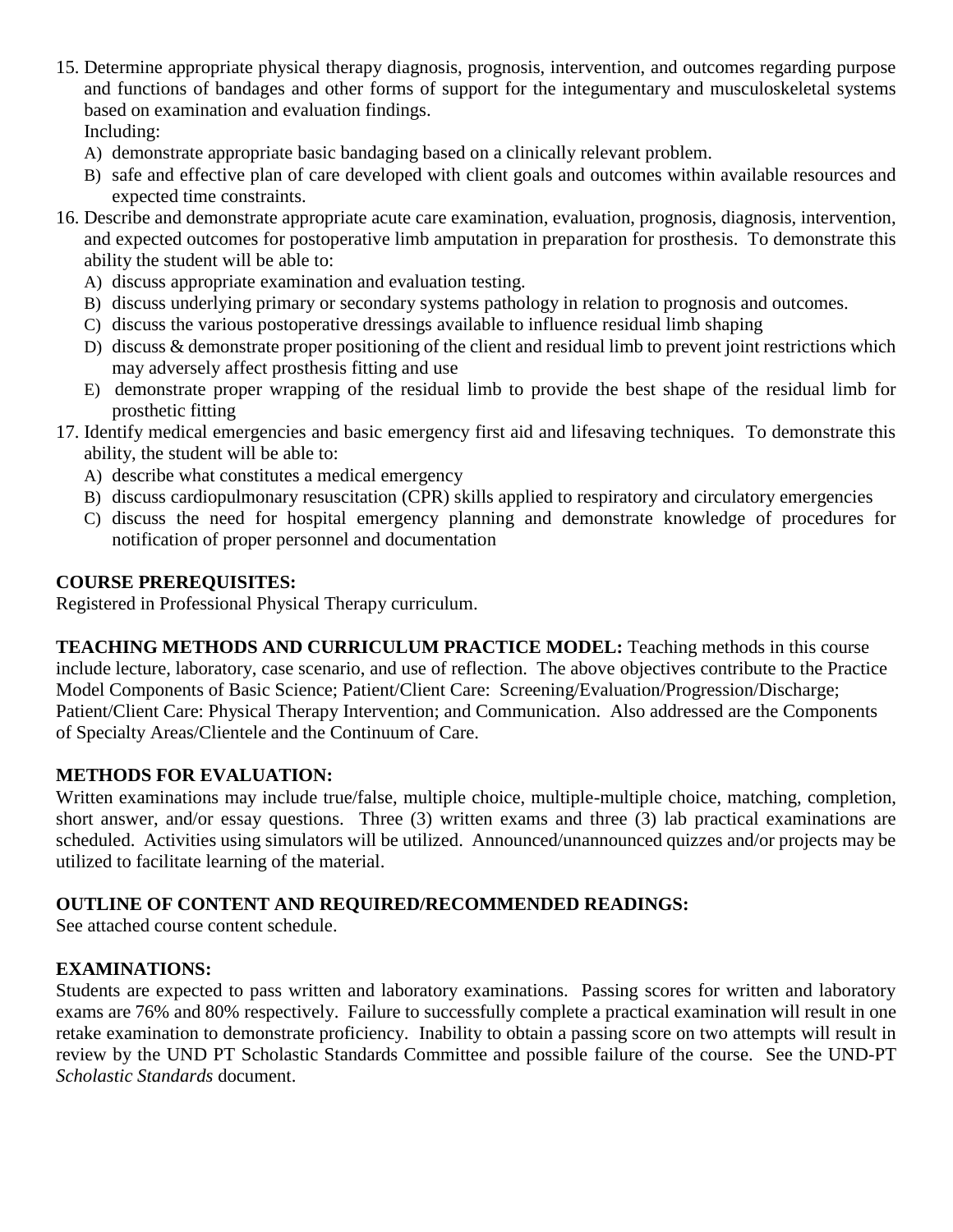#### **ATTENDANCE:**

Class attendance is expected 100% of the time. Students must first attempt to notify the instructor by phone or in person for any absences. The student must also contact the instructor directly through e-mail or written documentation for any absences.

#### **MAKE UP WORK/EXAMINATIONS:**

If an absence is anticipated, make up examinations should be completed *prior* to the absence. If an absence is unanticipated, arrangements for make-up examinations must be made *by the student within three days* of the student's return to classes. **Students may be assigned additional coursework for all absences.** Students will not be allowed to make-up in-class quizzes/projects due to an absence.

# **FINAL GRADE COMPOSITION:**

| (AL GRADE COMPOSITION:                  |     | Final grade will be determined as |  |
|-----------------------------------------|-----|-----------------------------------|--|
| Exam I                                  | 15% | follows:                          |  |
| Exam II                                 | 15% |                                   |  |
| Exam III (Comprehensive)                | 25% | 90-100%<br>A                      |  |
| Lab Practical I                         | 10% | 80-89.9%<br>B<br>76-79.9%         |  |
| Lab Practical II                        | 10% | Unsatisfactory<br>$<76\%$         |  |
| Lab Practical III                       | 15% |                                   |  |
| <b>Simulation Activities</b>            | 5%  |                                   |  |
| Attendance/Quizzes/Assignments/WC paper | 5%  |                                   |  |

г

٦

# **ACADEMIC INTEGRITY**:

In accordance with the rules concerning scholastic dishonesty in the *Code of Student Life*\* at the University of North Dakota, I affirm that I understand these rules and I agree to comply with them.

I will not:

- a) receive any additional information or assistance for any exam other that what was provided during class or approved tutor sessions
- b) copy from another student's test
- c) collaborate with or seek aid from another student who may have previously taken the exam
- d) knowingly use, buy, sell, steal, or solicit in whole or in part the contents of any exam
- e) bribe another person to obtain information about any exam

#### **Department of Physical Therapy Honor Code Pledge:**

*"Upon my honor as a professional student in the physical therapy program at the University of North Dakota, I pledge that I will not give nor receive unauthorized aid on written examinations, laboratory practical examinations, written assignments, take home assignments or clinical assignments" Examination disclaimer: "I affirm that I have adhered to the Honor Code in this assignment"*  A. Forms of Academic Dishonesty. Academic dishonesty includes, but is not limited to:

- 1. Copying or distributing examination items
- 2. During testing, using crib notes or various forms of technology not authorized by faculty
- 3. Copying another student's written paper or examination, with or without their knowledge
- 4. Helping someone else cheat on a test

5. Communicating or collaborating during a test by electronic means such as instant messaging, telephone, texting, smart watches, or social media.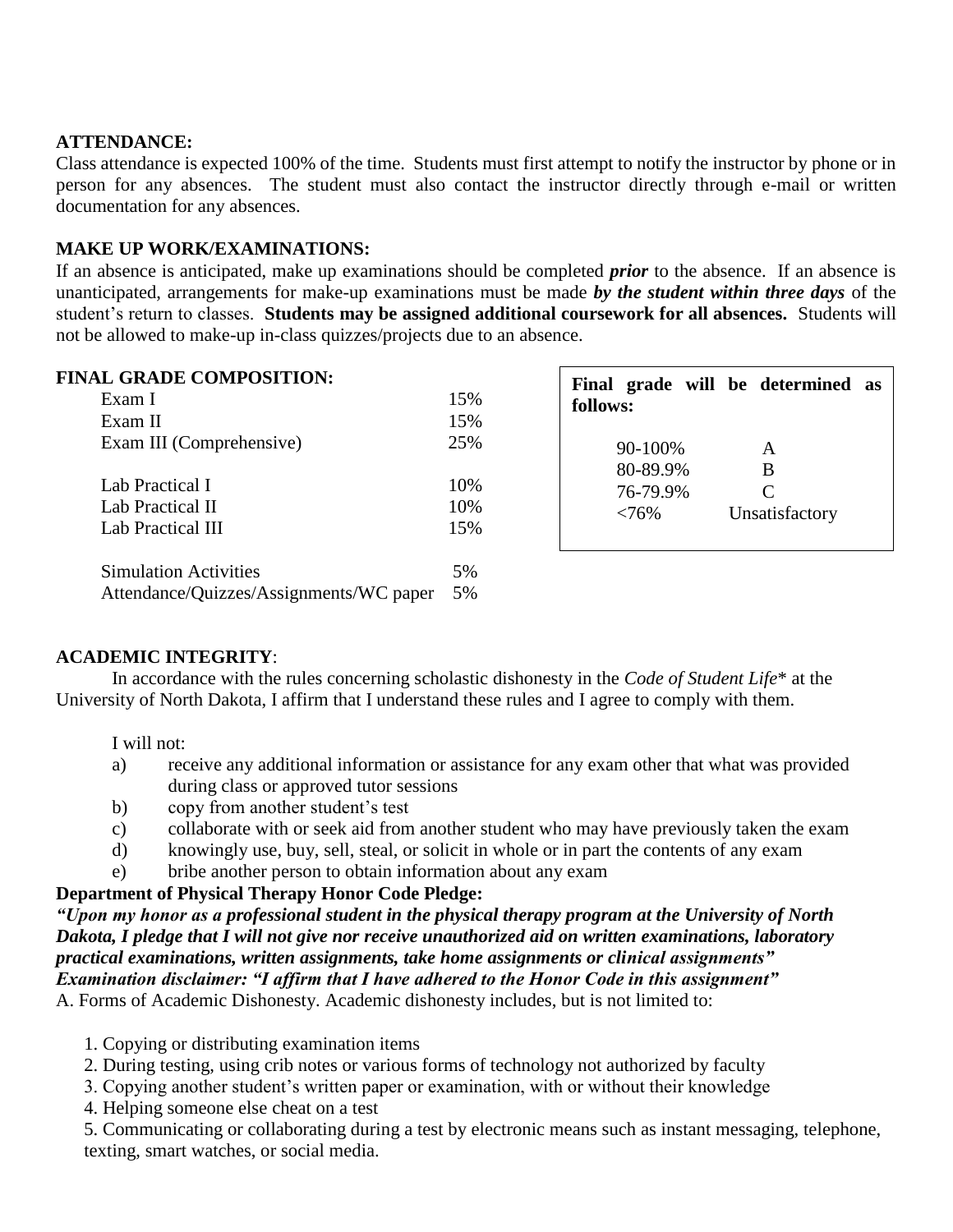6. Discussing test items or answers (written or laboratory) with students who have not yet taken the examination

- 7. Cutting and pasting text from any source without giving proper citation to that source
- 8. Plagiarism of any materials
- 9. Fabricating or falsifying written materials
- 10. Falsely reporting information or actions in clinical or classroom laboratories

11. Submitting the same paper, or a substantially similar paper, for the requirements of more than one course without the approval of the instructor(s) concerned

- 12. Submitting term papers or assignments written by another person
- 13. Consenting to having one's work used by another student as his or her own

14. Collaborating on a project (in person or via electronic means) when the instructor asked for individual work

15. Using a false excuse to obtain an extension on a due date or delay an examination

16. Depriving other students of necessary course materials by stealing books, periodicals, or other materials from libraries, AV centers, etc.

# *If problems occur, students are required to work through channels of communication to resolve the problem before going to the chair or dean. The channel is student, instructor, chair, associate dean health sciences, and dean.* rev 2/06, 5/06, 5/07, 4/08, 5/09, 5/10, 5/11, 8/13, 8/14, 8/15, 8/16, 8/19

# **NOTICE OF NONDISCRIMINATION**

It is the policy of the University of North Dakota that no person shall be discriminated against because of race, religion, age, color, gender, disability, national origin, creed, sexual orientation, gender identity, genetic information, marital status, veteran's status, or political belief or affiliation and the equal opportunity and access to facilities shall be available to all. Concerns regarding Title IX, Title VI, Title VII, ADA, and Section 504 may be addressed to Donna Smith, Director of Equal Employment Opportunity/Affirmative Action and Title IX Coordinator, 401 Twamley Hall, 701.777.4171, [und.affirmativeactionoffice@UND.edu](mailto:und.affirmativeactionoffice@UND.edu) or the Office for Civil Rights, U.S. Dept. of Education, 500 West Madison, Suite 1475, Chicago, IL 60611 or any other federal agency.

# **DISABILITY ACCESS STATEMENT:**

Contact me, Emily Henneman (office 777-2831, email [emily.henneman@und.edu\)](mailto:emily.henneman@und.edu) to request disability accommodations, discuss medical information, or plan for an emergency evacuation. To get confidential guidance and support for disability accommodation requests, students are expected to register with DSS at [UND.edu/disability-services](https://und.edu/student-life/disability-services/index.html) 180 McCannel Hall, or 701.777.3425.

**REPORTING SEXUAL VIOLENCE:** If you or a friend has experienced sexual violence, such as sexual assault, domestic violence, dating violence or stalking, or sex-based harassment, please contact UND's Title IX Coordinator, Donna Smith, for assistance: 701.777.4171; [donna.smith@UND.edu](mailto:donna.smith@UND.edu) or go t[oUND.edu/affirmative-action/title-ix.](http://und.edu/affirmative-action/title-ix/index.cfm)

**FACULTY REPORTING OBLIGATIONS REGARDING SEXUAL VIOLENCE:** It is important for students to understand that faculty are required to share with UND's Title IX Coordinator any incidents of sexual violence they become aware of, even if those incidents occurred in the past or are disclosed as part of a class assignment. This does not mean an investigation will occur if the student does not want that, but it does allow UND to provide resources to help the student continue to be successful at UND. If you have been the victim of sexual violence, you can find information about confidential support services a[tUND.edu/affirmative](http://und.edu/affirmative-action/title-ix/index.cfm)[action/title-ix.](http://und.edu/affirmative-action/title-ix/index.cfm)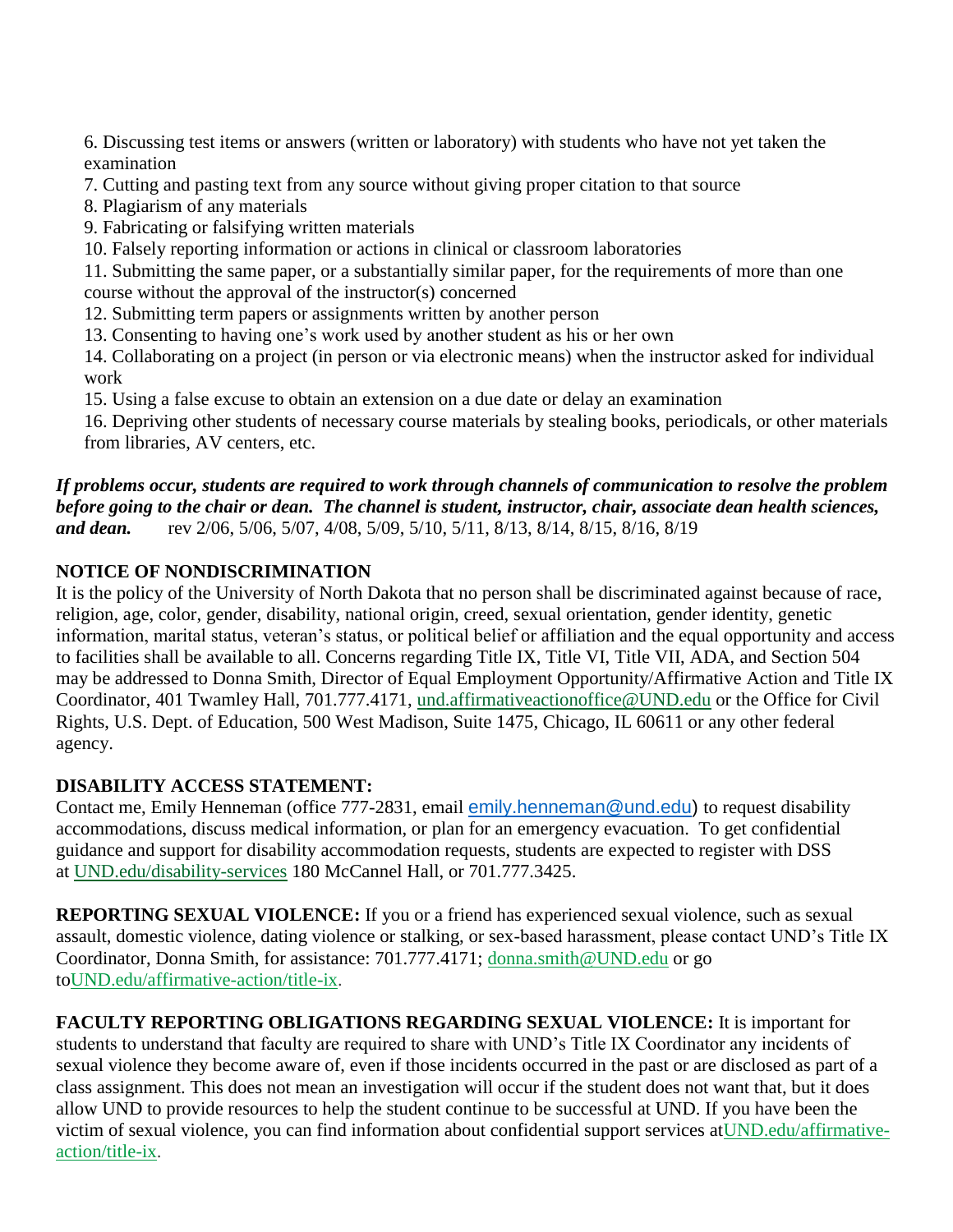# **UND CARES RESPONSE TEAM:**

The [UND Cares Response Team](http://und.edu/student-affairs/student-rights-responsibilities/care-team.cfm) is available to assist with incidents involving UND students 24 hours a day, seven days a week. They respond to incidents such as major accidents, missing students, sickness that interferes with attending classes, death, suicidal ideations, situations involving self-harm, psychological trauma and sexual violence. Contact directly at 701.777.2664 during regular business hours OR University Police Department 701.777.3491 after hours.

# **COVID-19 STATEMENT:**

In this course, students are expected to wear face coverings while in the classroom and/or laboratory. Students electing not to comply with these expectations will not be permitted to enter the room. UND strongly encourages all members of the University community, including students, to get vaccinated and model positive behavior both on- and off-campus in order to foster a healthy and safe learning environment for all students. Individuals who would like to discuss disability accommodations regarding face coverings should contact the Disability Services for Students (DSS) office at 701-777-2664 or **[UND.dss@UND.edu](mailto:UND.dss@UND.edu)**. Individuals who are unable to wear a face covering due to a sincerely held religious belief should contact the UND Equal Opportunity and Title IX Office at 701.777.4171 or **[UND.affirmativeactionoffice@UND.edu](mailto:UND.affirmativeactionoffice@UND.edu)**.